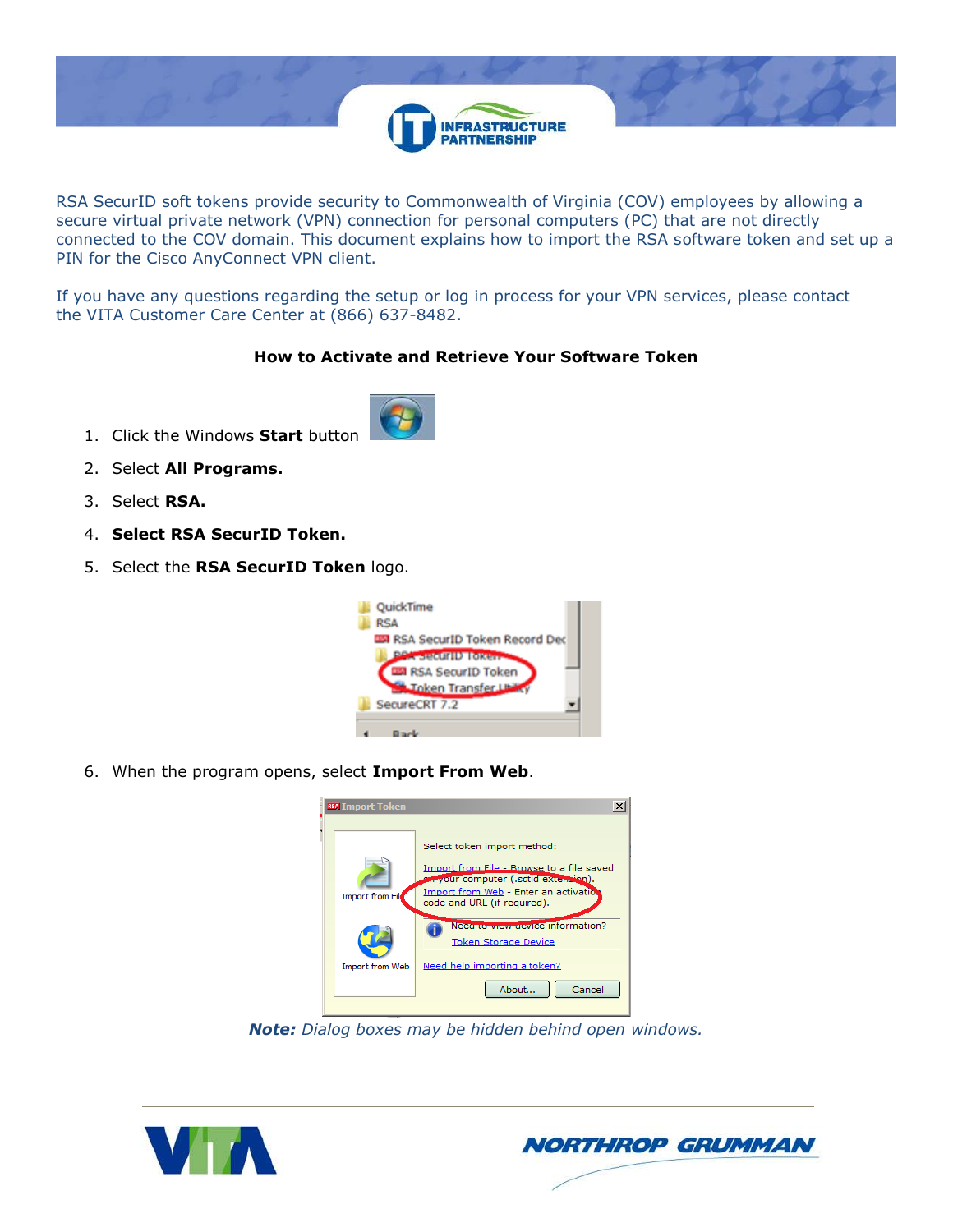

7. Enter the **URL** and **Activation Code** provided to you in the email.

*Note: Your Activation Code is unique; check your documentation for yours.*

| <b>Import from Web</b><br>Enter URL:<br><b>Import from File</b><br><b>Enter Activation Code:</b><br>Need help importing from web?<br>Import from Web | <b>RSA</b> Import Token | $\boldsymbol{\mathsf{x}}$ |
|------------------------------------------------------------------------------------------------------------------------------------------------------|-------------------------|---------------------------|
|                                                                                                                                                      |                         |                           |
|                                                                                                                                                      |                         |                           |
|                                                                                                                                                      |                         |                           |
|                                                                                                                                                      |                         |                           |
| Cancel<br>OK                                                                                                                                         |                         |                           |

| RSA Soft Token Import | https://selfsrv.vita.virginia.gov:443/ctkip/services/CtkipService          |
|-----------------------|----------------------------------------------------------------------------|
| URL:                  | Note: The URL is case sensitive.                                           |
|                       | Note: The URL cannot be clicked on, typed in or copied to the address bar. |

- 8. Click **OK**.
- 9. If you are prompted by a pop-up window to **Select Device,** click once on **Local Hard Drive (RSA)** then select **OK**. (*This dialog box may not appear.*)

| <b>RSA</b> Select Device                                    | $\overline{\mathbf{x}}$ |
|-------------------------------------------------------------|-------------------------|
| Select the device when the token will be<br><b>stratudi</b> |                         |
| Local Hard Drive (RSA)                                      | Enabled                 |
|                                                             |                         |
|                                                             |                         |
| Need help with devices?                                     |                         |
| OK                                                          | Cancel                  |
|                                                             |                         |



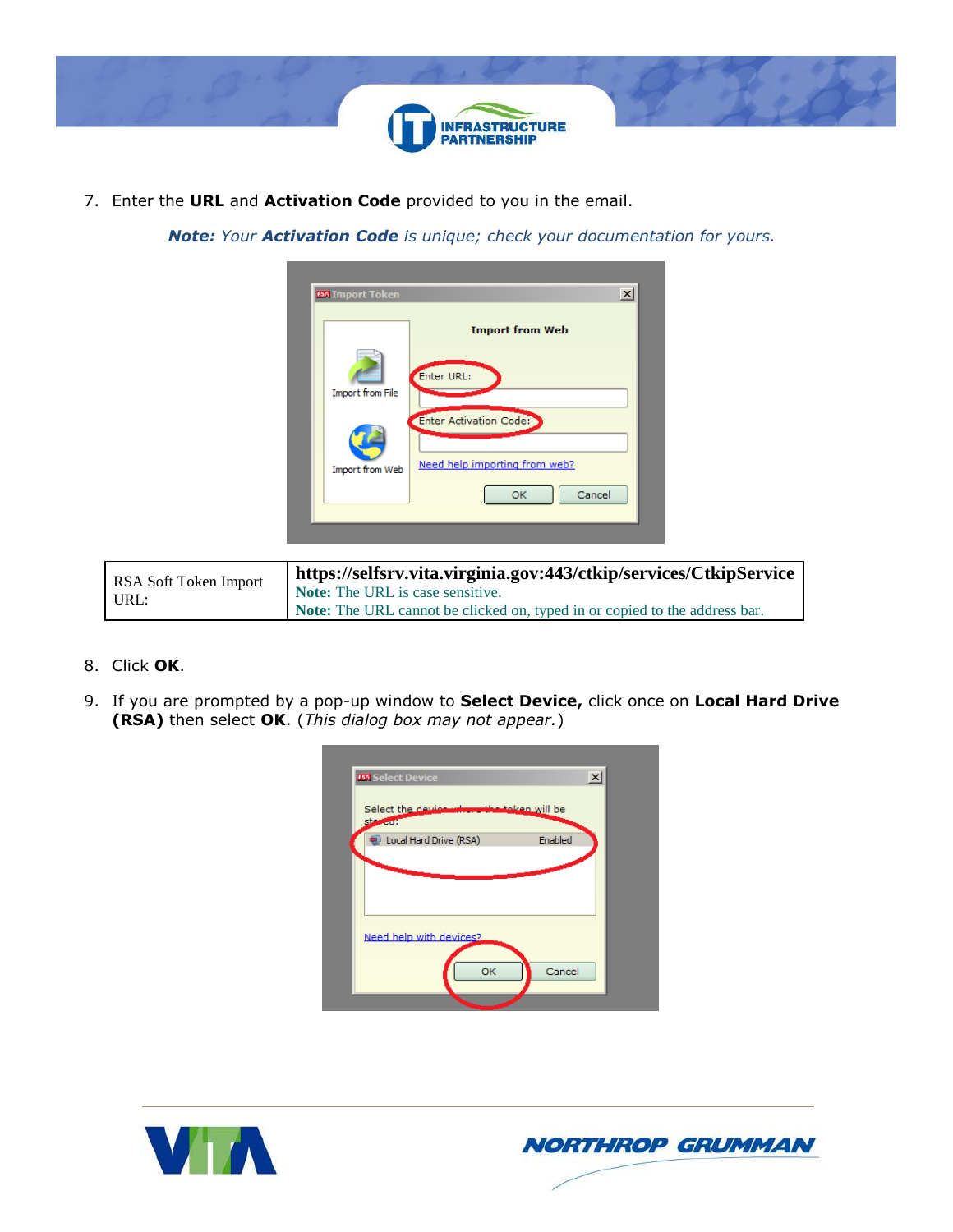

10. Your token will be imported from the Internet server and will display this screen when completed:



Click **OK**.

*Note: Do NOT change the name or serial number of the token.*

11. Your token now is ready to use. It will display in a format similar to this; the number will be different each time you access it:



*Note: Do not enter spaces that may appear between the numbers on the secure token.*

**For purposes of these instructions only, leave this box open. You will need the number in the next step below. (Numbers are randomly generated and will change about every minute.)**

12. Each time you log in to VPN, access your new SecurID token by following steps 1 through 5 above.



**NORTHROP GRUMMAN**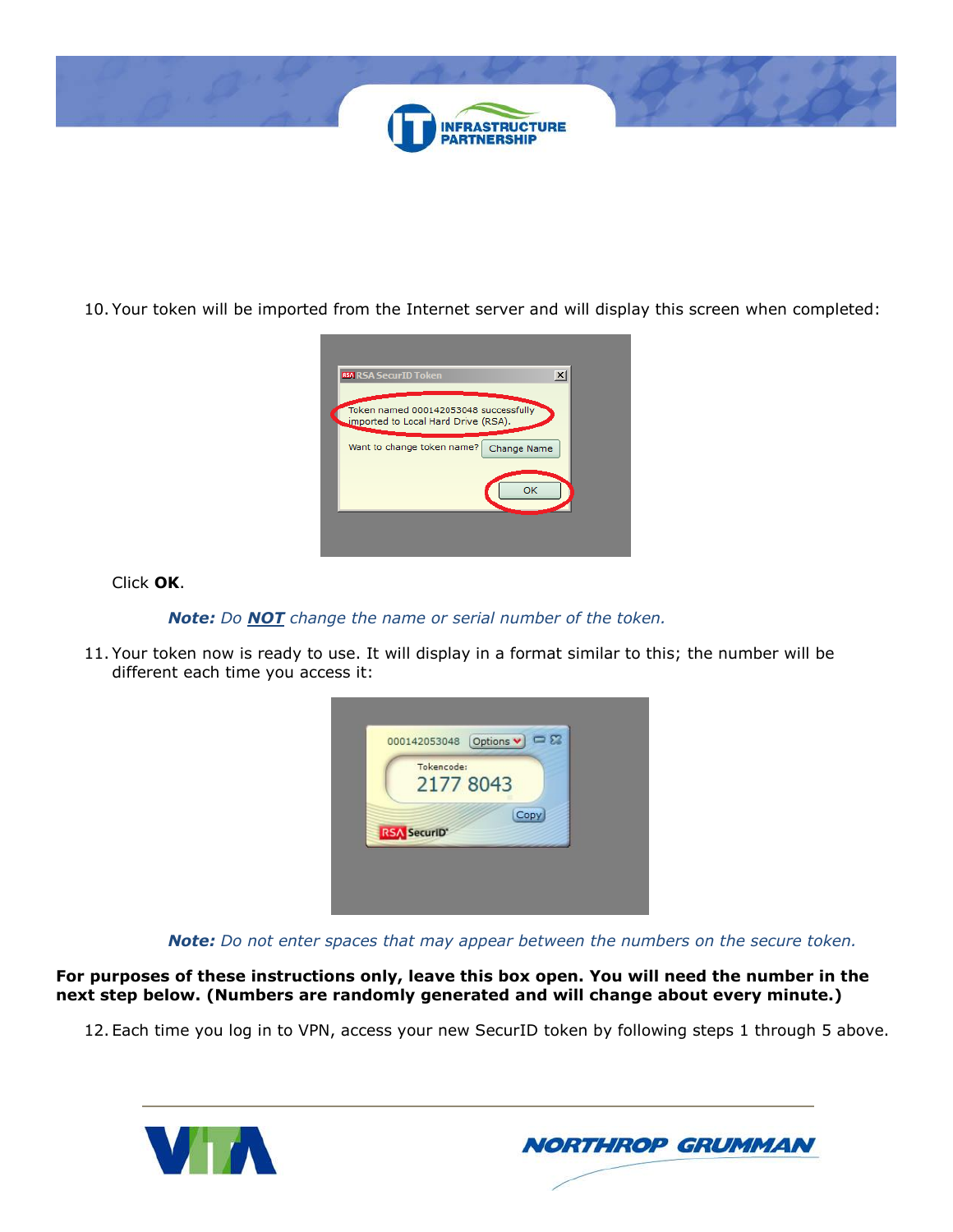

**For first time set-up, please proceed to the next section: How to Create a PIN on the CISCO AnyConnect Client**



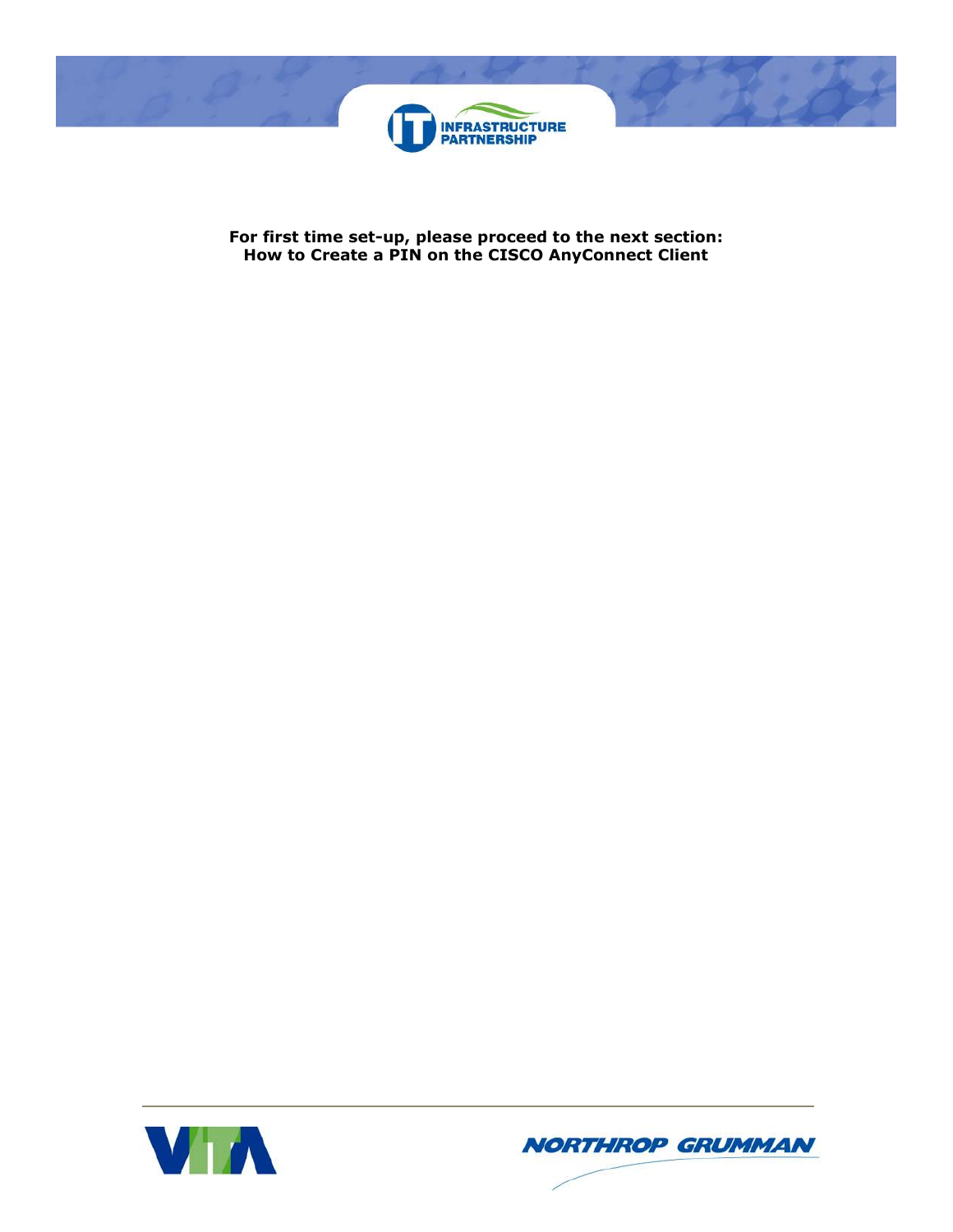

## **How to Create a PIN on the Cisco AnyConnect Client**

- 1. If you are connected to VPN, log off.
- 2. Launch your Cisco AnyConnect VPN client. (If you do not know how to launch the client, follow steps 2 through 6. If you do know how to launch, skip to step 7.)
- 3. Select **All Programs**.
- 4. Select **Cisco** folder.
- 5. Select **Cisco AnyConnect Secure Mobility Client** folder.
- 6. Select **Cisco AnyConnect Secure Mobility Client** software.



7. Once the application loads, select **Connect**.





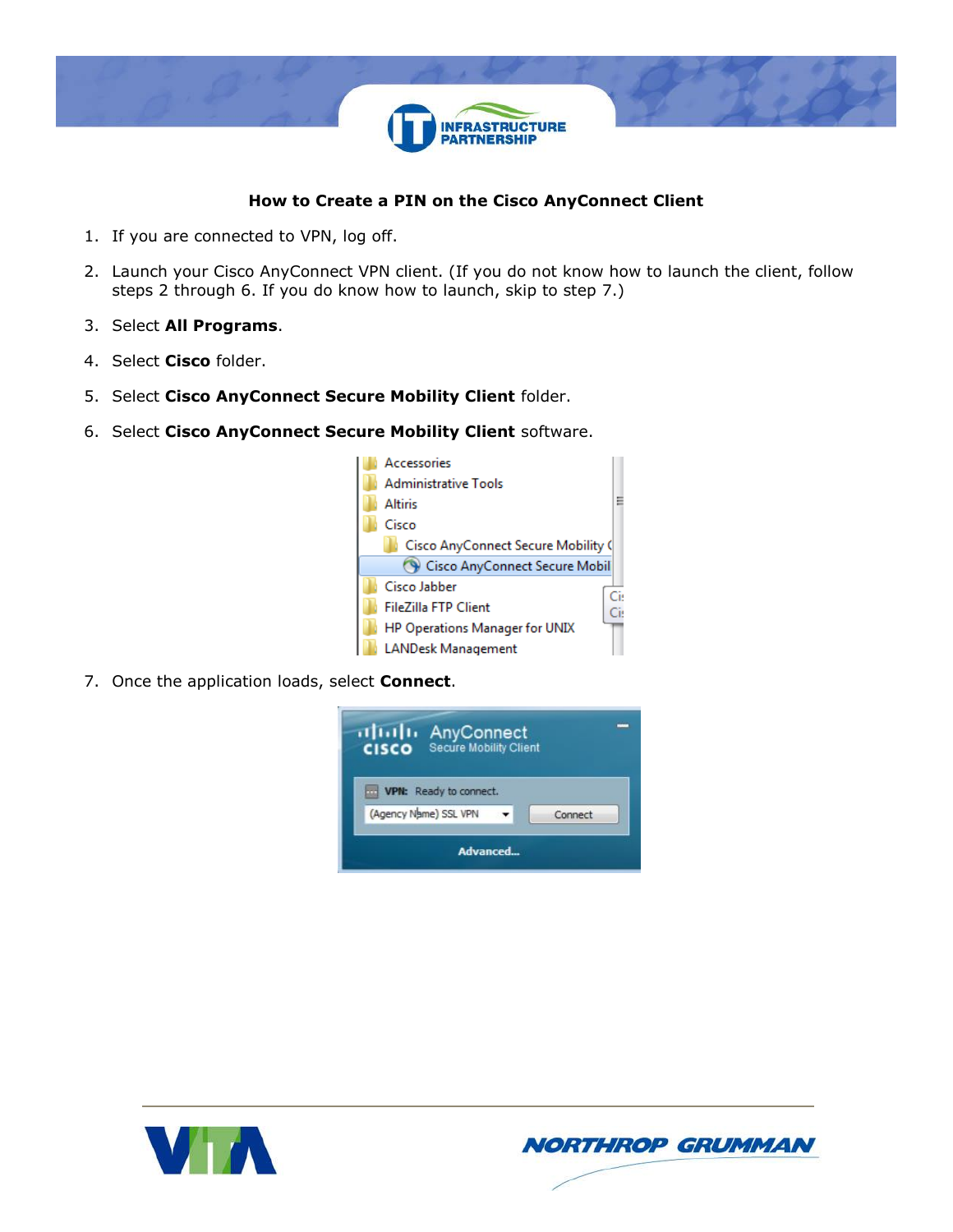

8. The username field may be populated with your email address. You will need to change this to the soft token username as it appears in the email sent to you.

| Cisco AnyConnect   SECNG-ITP SSL VPN |                                          |
|--------------------------------------|------------------------------------------|
|                                      | Please enter your username and password. |
| Lisername:                           | first.last                               |
| Password:                            |                                          |
|                                      | Cancel                                   |
|                                      |                                          |

*Note: Your username is usually firstname.lastname (e.g. John.Smith). Please check your documentation to be sure of your credentials.*

9. Enter the secure code from software token display you activated above as the password **for this setup only**. *Remember: do not enter spaces that may appear between the numbers on the secure token.*

| Cisco AnyConnect   SECNG-ITP SSL VPN | Please enter your username and password. |
|--------------------------------------|------------------------------------------|
| Username:                            | first.last                               |
| Password:                            |                                          |
|                                      | Cancel                                   |

Click **OK.**



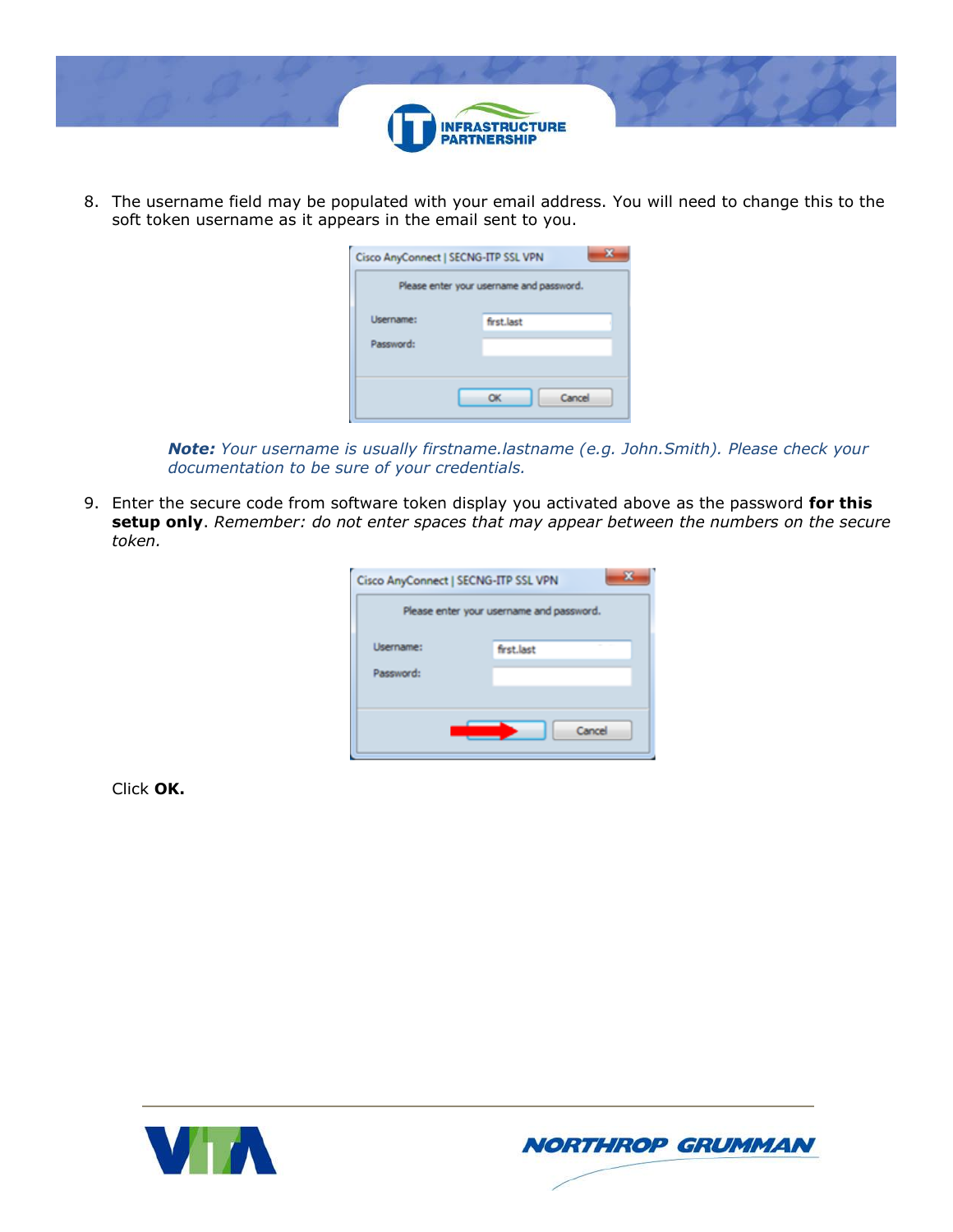

10. You will be prompted to enter a PIN. Input only the characters that you wish to use as your PIN. Do **NOT** input the token code here.

## **Each PIN must**:

- Contain **no fewer than six and no more than eight** characters.
- Contain an **alphabetic character** (e.g. abc).
- Contain a **numeric character** (e.g. 123).
- Contain **NO special characters** (e.g. !@#).
- Contain **only lowercase letters** and use no capitalization.

*Example: A valid PIN might look like: abc123*

| Cisco AnyConnect   SECNG SSL VPN         |                                                                                             |  |
|------------------------------------------|---------------------------------------------------------------------------------------------|--|
| Answer:<br><b>Authentication Message</b> |                                                                                             |  |
| procedure:                               | Enter your new Alpha-Numerical PIN, containing<br>6 to 8 digits or"x" to cancel the new PIN |  |
|                                          | Cancel<br>Continue                                                                          |  |



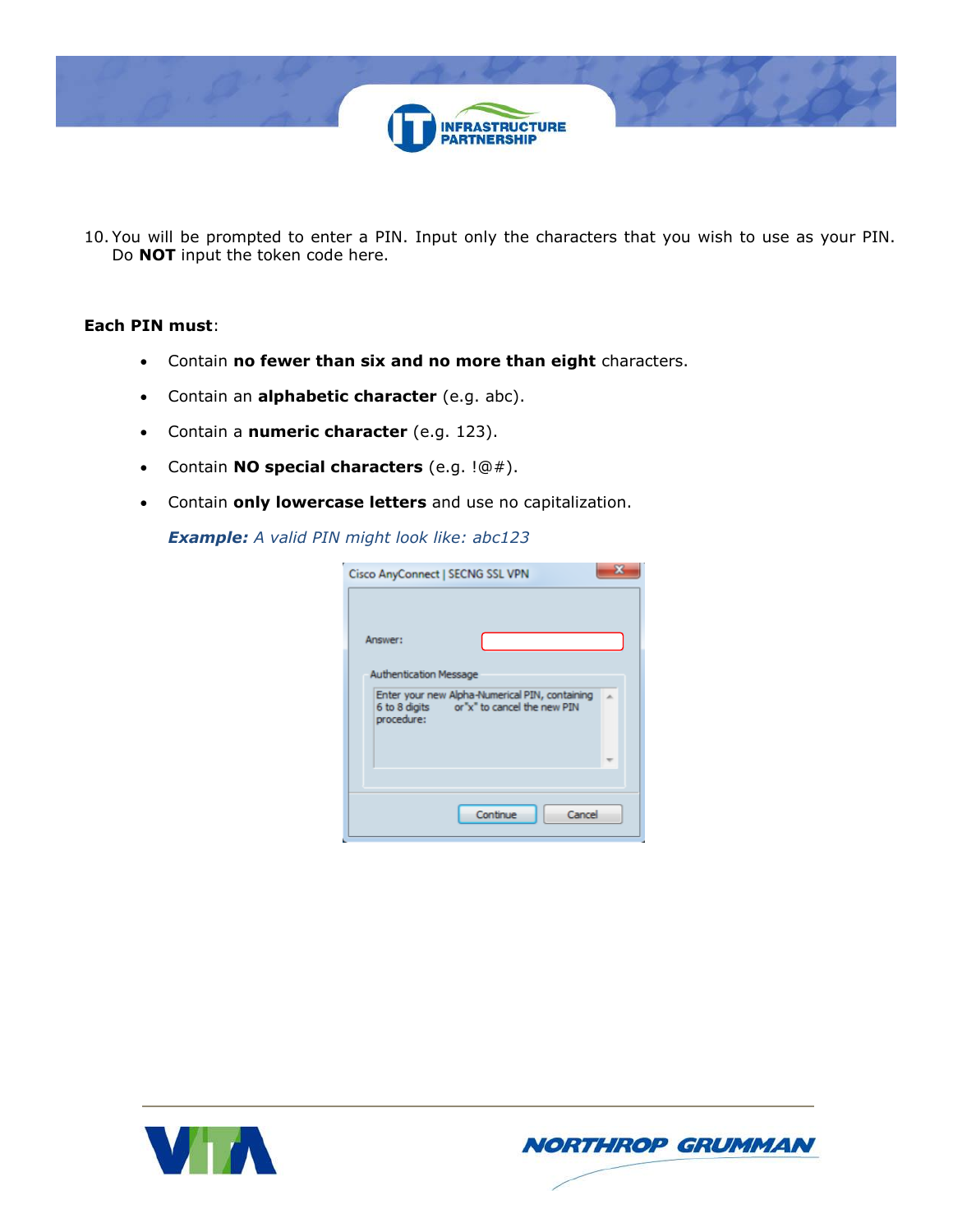

You will be prompted a second time to input your PIN. This is to confirm you did not mistype the PIN the first time. Type the same PIN you did from the previous step.

| Cisco AnyConnect   SECNG SSL VPN |          | 53     |
|----------------------------------|----------|--------|
|                                  |          |        |
| Answer:                          |          |        |
| <b>Authentication Message</b>    |          |        |
| <b>Reenter PIN:</b>              |          | s.     |
|                                  |          |        |
|                                  |          |        |
|                                  |          |        |
|                                  | Continue | Cancel |

11. Once successful, click **Accept** on the following acceptance box:

| <b>Cisco AnyConnect</b>                                                                                                                                                                                                                                                                                                                                                                                                                                                                                 |  |
|---------------------------------------------------------------------------------------------------------------------------------------------------------------------------------------------------------------------------------------------------------------------------------------------------------------------------------------------------------------------------------------------------------------------------------------------------------------------------------------------------------|--|
| This system is the property of the Commonwealth of VA. Only persons<br>authorized shall be allowed access to this system. Those permitted<br>access shall use this system ONLY for purposes for which they have<br>been authorized. ALL access and usage on this system is logged. ANY<br>unauthorized access, use, or abuse of this system or the information<br>contained therein shall be reported to appropriate authorities for<br>investigation and prosecution to the fullest extent of the law. |  |
|                                                                                                                                                                                                                                                                                                                                                                                                                                                                                                         |  |
| Disconnect<br>Accept                                                                                                                                                                                                                                                                                                                                                                                                                                                                                    |  |

- 12. This completes the setup for your PIN for the Cisco AnyConnect VPN client.
- 13. Each time you log in to VPN, you will enter your soft token username (usually firstname.lastname) and a passcode as your credentials. **Your passcode is comprised of your PIN and the soft token code.**

**Passcode:** PIN and soft token code (for example: abc12321778043)

14. You will not need to change your PIN; the soft token code, however, will be different each time.

If you have any questions or forget your PIN, please contact the VITA Customer Care Center at (866) 637-8482.

**You are now ready to sign on to VPN using two-factor authentication. To learn how to log in to VPN, please proceed to the next section.**